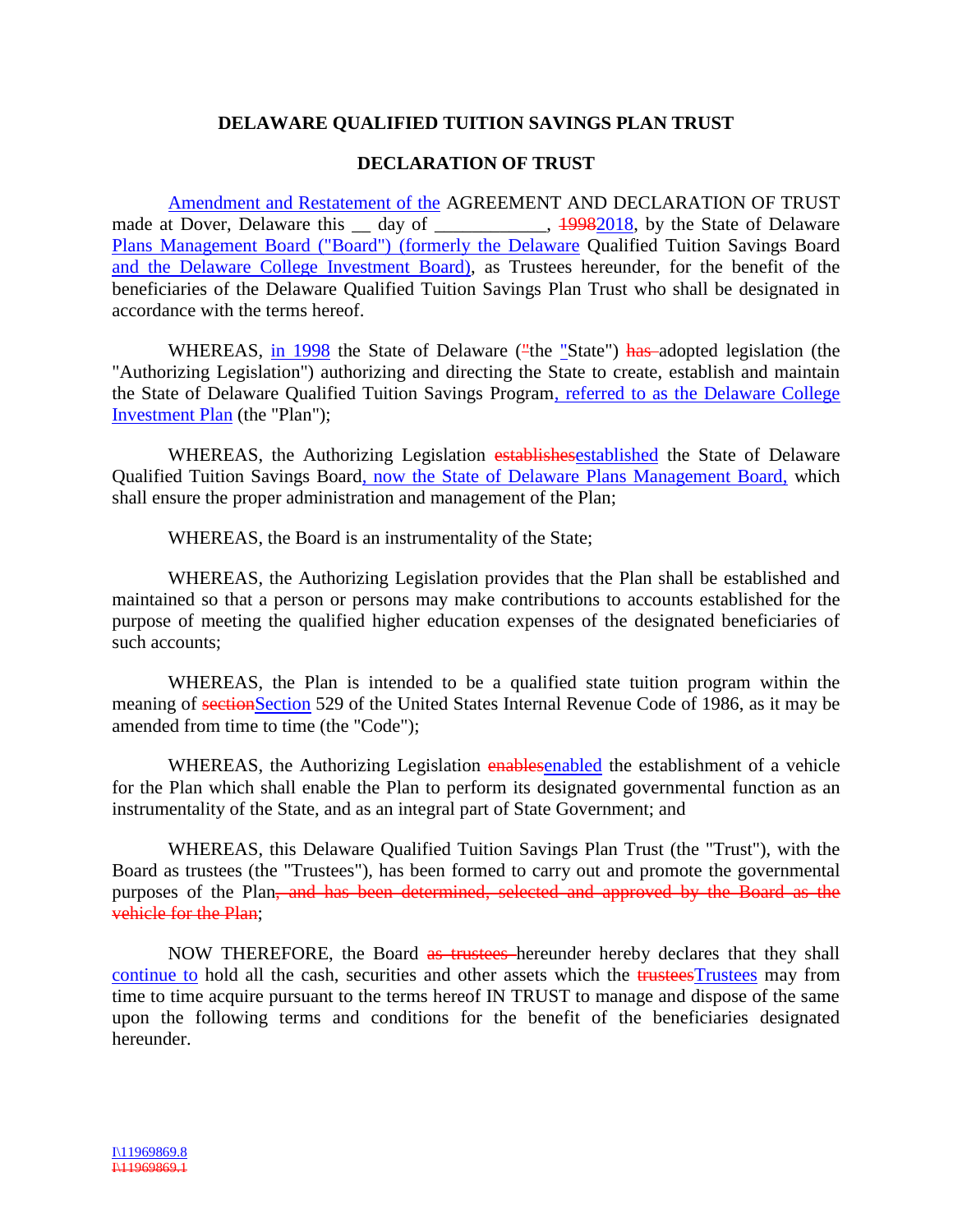#### **ARTICLE I**

#### **PURPOSE OF THE TRUST**

The purpose of the Trust is to carry out, promote and operate the Plan so that a person or persons may make contributions to accounts established for the purpose of meeting the qualified higher education expenses of the designated beneficiaries of such accounts.

#### **ARTICLE II**

#### **THE TRUSTEES**

The trustees of the Trust shall be the members of the Board, as they shall serve from time to time.

#### **ARTICLE III**

#### **POWERS OF THE TRUSTEES**

3.1 General. Subject to the provisions of this Declaration of Trust, the operation of the Trust shalt be managed by the Trustees, and the Trustees shall have all powers necessary and convenient to carry out the responsibility and purpose of the Trust. Without limiting the foregoing, the Trustees may as they consider appropriate: elect and remove officers and appoint and terminate agents and consultants and hire and terminate employees, and may; provide for compensation of all of the foregoing; to employ one or more advisers, administrators, depositories and custodians—and may; authorize any depository or custodian to employ subcustodians or agents and deposit all or any part of such assets in a system or systems for the central handling of securities and debt instruments, retain transfer, dividend, accounting or shareholder servicing agents<sub>5</sub>; and provide for the promotion and marketing of participation accounts established hereunder. Nothing in this Agreement shall be construed in any way to limit the powers of the Trustees to manage, oversee, direct, or assume responsibility for the Plan.

3.2 Selection of Contracting Parties. Notwithstanding any limitations of present and future law or custom in regard to delegation of powers by trustees generally, the Trustees may, at any time and from time to time and without limiting the generality of the Trustees' powers and authority otherwise set forth herein, enter into one or inuremore contracts with any one or more corporations, trusts, associations, partnerships, limited partnerships, other types of organizations or individuals (a "Contracting Party"), to provide for the performance and assumption of some or all of the following services, duties and responsibilities to, for or on behalf of the Trust and the Trustees, and to provide for the performance and assumption of such other services, duties and responsibilities in addition to those set forth below as the Trustees may determine appropriate: advisory services; investment management; administration, accounting and recordkeeping; distribution and marketing; custodian and depository; and account servicing. The same person may be the Contracting Party for some or all of the services, duties and responsibilities to, for and of the Trust and the Trustees, and the contracts with respect thereto may contain such terms interpretive of or in addition to the delineation of the services, duties and responsibilities provided for, as the Trustees may determine.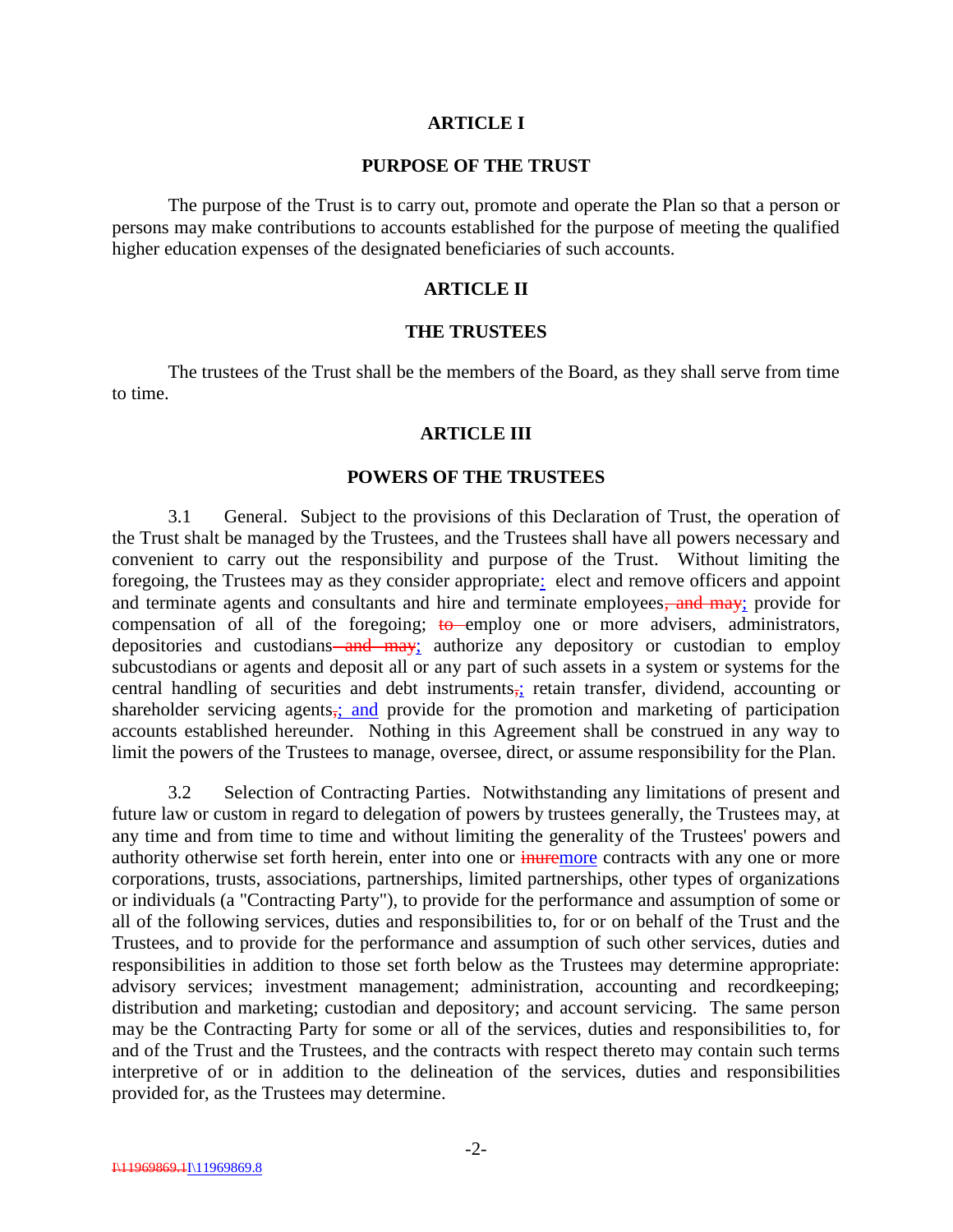## **ARTICLE IV**

### **PARTICIPANTS AND ACCOUNTS**

4.1 Participant Eligibility. Any person (a "Participant") may make contributions to the Trust, regardless of whether such person is a resident of the State, on behalf of a beneficiary or beneficiaries designated in accordance with the terms of this Trust ("Designated Beneficiaries"), so long as either the Participant or the Designated Beneficiary is a resident of the State at the time an Account (as defined in Section 4.3 below) is opened for the Designated Beneficiary.

4.2 Participation Agreement. The Trust will accept such contributions only upon receipt of an executed Participation Agreement participation agreement between the Participant and the Trust. ("Participation Agreement"). The Trustee may amend the Participation Agreements from time to time in accordance with the terms of such Agreements.

4.3 Participant Fund; Separate Accounts. The Trustees shall establish a Participant Fund. Each Participant shall be required to open a separate account (an "Account") for each Designated Beneficiary. Each Account shall be maintained within the Participant Fund for all contributions made on behalf of such Designated Beneficiary by such Participant and the income, expenses, gains and losses attributable thereto. All contributions to an Account within the Participant Fund shall be held in trust by the Trustees for the benefit of the Participants and Beneficiaries. The Participant or Designated Beneficiary shall not have right to any title in or to the whole or any part of the Trust property or right to call for a partition or division of the seine or for an accounting, nor shall such Participant be allowed to use any interest in the program as security for any loan.

4.4 Contributions to Accounts. All contributions to Accounts shall be made only in cash. Contributions shall not exceed that amount that is necessary to provide for the qualified higher education expenses of the Designated Beneficiary. Each Participation Agreement shall set forth limitations on contributions that shall satisfy the prohibition on excess contributions set forth in Section 529(b)(56) of the Code or other applicable or successor provisions. The Trustees may establish such fees as they deem necessary, which fees may be used for any purpose permitted by law and consistent with the purposes of this Trust, including, but not limited to, to defray the costs of administering and operating the Trust, provided, however, that any such fees shall be fully disclosed in the Participation Agreement.

4.5 Distributions from Accounts. Payments of distributions from Accounts shall be made only in cash. Each Participation Agreement shall provide a greater than *de minimis* penalty as shall be determined from time to time by the Trustee in accordance with Section 529(b)(3) of the Code or other applicable or successor provisions on any distribution from an Account that is not (a) used for qualified higher education expenses, as defined by Section 529 of the Code or other applicable or successor provisions, of the Designated Beneficiary, (b) made on account of the death or disability of the Designated Beneficiary, or (c) made on account of a scholarship, allowance or payment (as described in Section 529(11)(3) of the Code or other applicable or successor provisions) received by the Designated Beneficiary to the extent the distribution does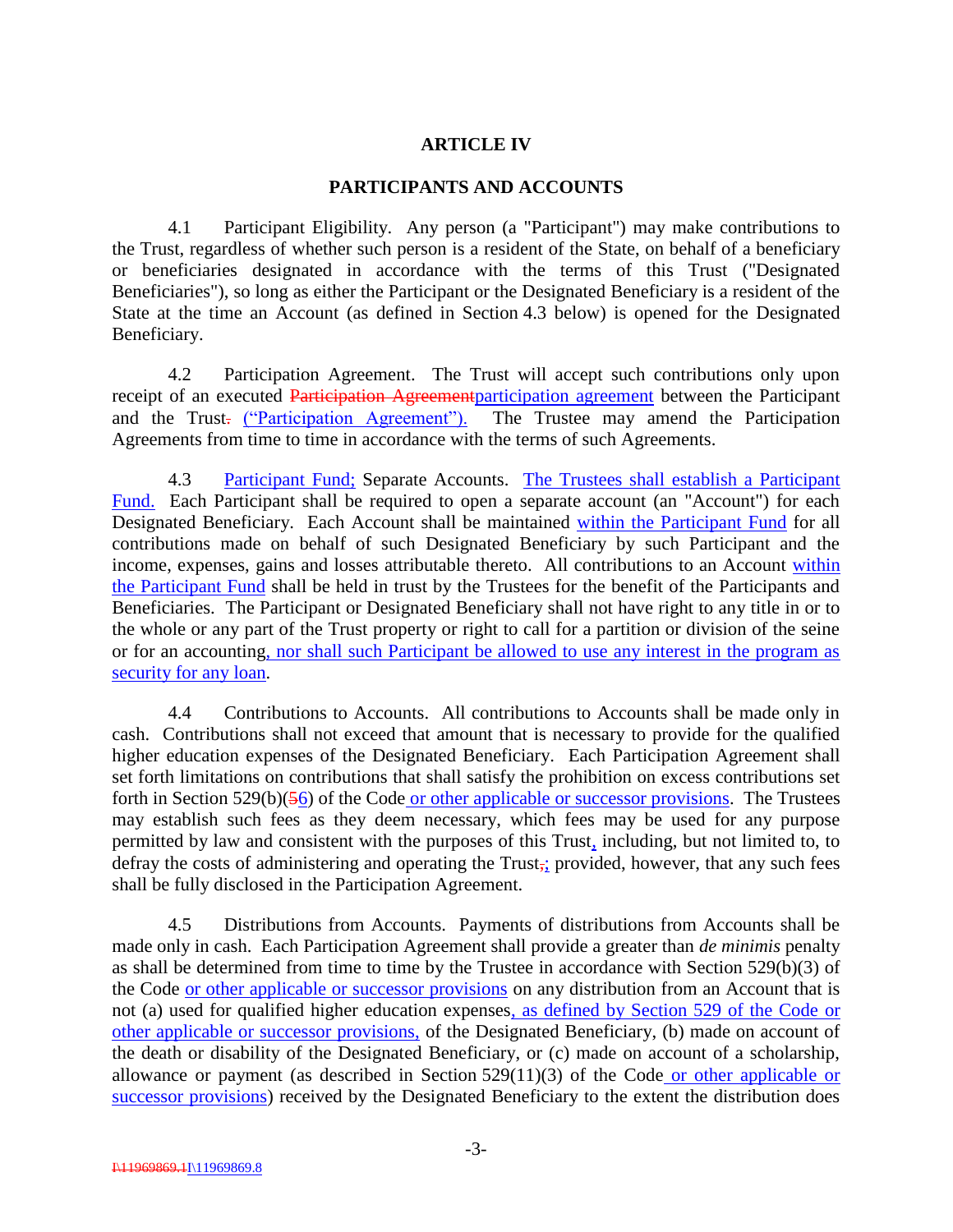not exceed the amount of the scholarship, allowance or payment. Expenses for tuition with respect to a Designated Beneficiary in connection with enrollment or attendance at an elementary or secondary public, private, or religious school shall not exceed \$10,000 or any other amount as provided in Section 529 of the Code or other applicable or successor provisions.

4.6 Manner of Investment; No-Investment Direction. The Trustees shall hold, administer, invest and reinvest, and disburse funds of the Trust in accordance with the powers and subject to the restrictions stated herein. Ownership of thean Account shall not entitle the Participant or Designated Beneficiary to directly or indirectly direct the investment of any contributions held in the Account (or earnings thereon) except as provided in Section 529(b)(4) or other applicable or successor provisions. Notwithstanding any law regarding the legal investment of State assets to the contrary, subject to such direction by the Participant or Designated Beneficiary, the Trustees are granted full power and authority to invest and reinvest Trust assets in any property of any kind or nature whatsoever (speculative or otherwise) or in any rights or interests therein, or in any evidences or indicia thereof and whether real, personal or mixed, or whether tangible or intangible (including but not limited to the following or anything of a similar kind, character or class: common or preferred stocks, evidences or ownership in socalled business trusts, fees, beneficial interests, leaseholds, bonds, mortgages, leases, notes or obligations, oil or gas payments, oil or gas contracts, other securities, instruments or commodities, investments in property yielding little or no income and shares of regulated investment companies), and to hold cash uninvested at any time and from time to time in such amounts and to such extent as the Trustees in their own uncontrolled discretion and judgment deems advisable; provided, however, that the Trustees are to act with the care, skill and diligence, under the circumstances then prevailing, which would characterize the actions of a prudent person who is acting as such a Trustee and who is familiar with the duties of such a Trustee: further provided that the Trustees are not empowered to enter into any investment which would be prohibited under the Act, Section 529 of the Code or otherwise by the provisions of this Trust.

4.7 Appointment of Investment Manager. The Trustees may contract with one or more persons to act as investment manager or investment managers of the assets of the Trust. If an investment manager is so designated, the Trustees shall, to the extent consistent with its obligations as Trustee, follow all investment directions given by the investment manager with respect to the retention, investment and reinvestment of the Trust assets to the extent they are under the control of the investment manager. If permitted by the Trustee, the investment manager may issue orders for the purchase and sale of securities, including orders through any affiliate of such investment manager. Such an investment manager is specifically allowed to direct or make investments in any investment described in paragraph 4.6 hereof. The Trustees shall not be liable for following any direction given by, or any actions of, an investment manager so appointed.

4.8 Registration. Any Trust assets may be registered in the name of the Trustees or any nominee designated by the Trustees.

4.9 Recordkeeping. The Trustees shall keep accurate and detailed accounts of all investments, receipts and disbursements and other transactions hereunder.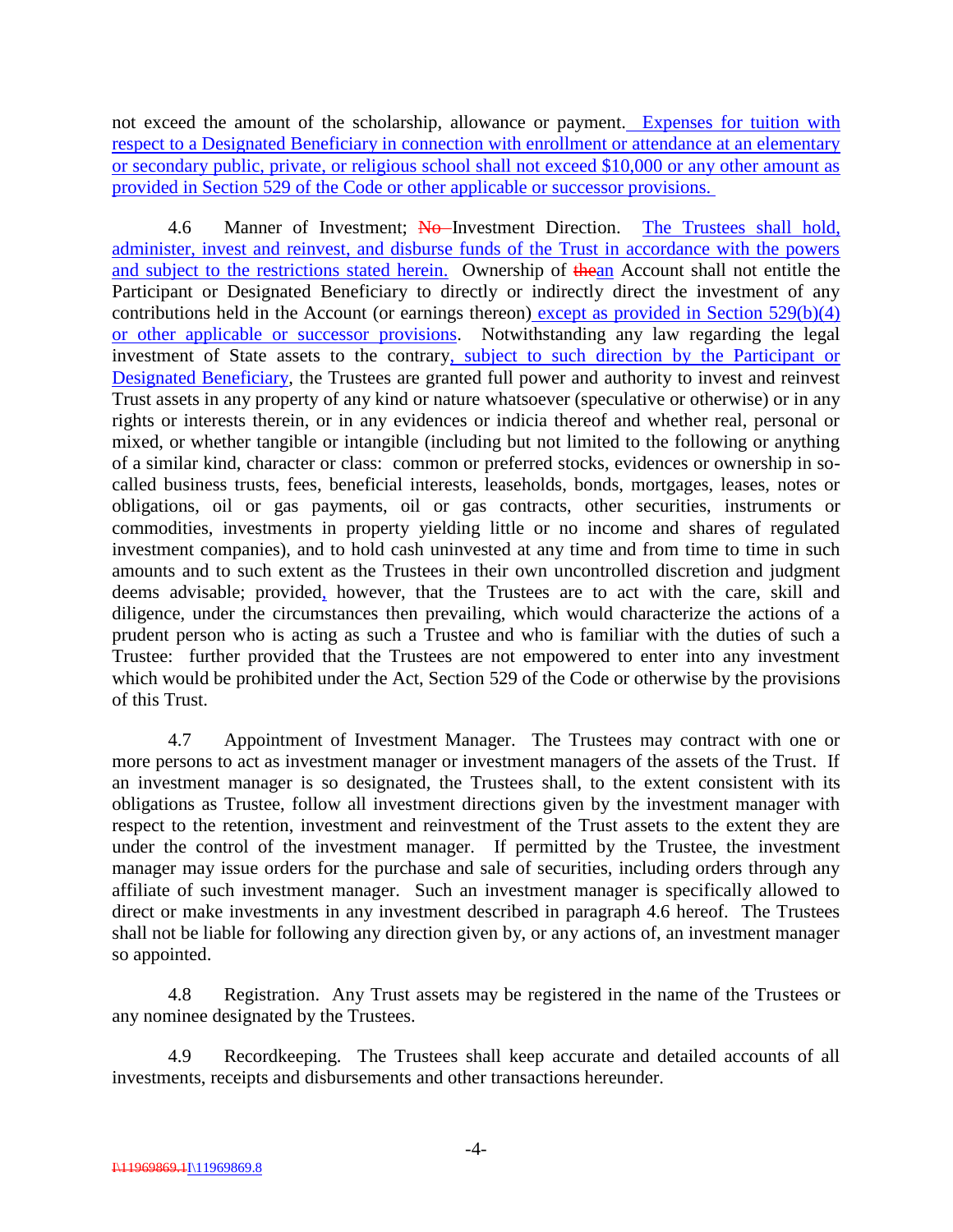4.10 Audit. The Trustees shall cause the Trust and its assets to be audited at least annually by a certified public accountant selected byin the Trusteesmanner prescribed by Delaware law.

4.11 Spendthrift Provision. No interest of any Participant or Designated Beneficiary in an Account shall be assigned, anticipated, used as security for any loan or otherwise alienated in any manner nor shall it be subject to attachment, bankruptcy proceedings or to any other legal process or to the interference or control of creditors or others.

## **ARTICLE V**

#### **DESIGNATION OF BENEFICIARIES**

5.1 Designated Beneficiary Eligibility. Participants shall with respect to each Account appoint a Designated Beneficiary at the time of execution of a Participation Agreement. A Designated Beneficiary may be a resident of any state if the Participant is a resident of Delaware at the time the Account is opened. Otherwise, the Designated Beneficiary must be a resident of Delaware at the time the Account is opened.

5.2 Substitution of Designated Beneficiaries. A Participant may substitute another person as the Designated Beneficiary of an Account at any time and from time to time only if such person is a "member of the family" of the prior Designated Beneficiary. For purposes of this paragraph, the term "member of the family" shall have the meaning given such term under Section 529(e)(2) of the Code. A substitution shall only become effective upon execution by the Participant of such documents as shall be required under the terms of the Participation Agreement and delivery of such documents to the Trustees or their designee. Each such executed document is hereby specifically incorporated herein and shall be construed and enforced in accordance with the laws of the State of Delaware.

## **ARTICLE VI**

## **FEES AND EXPENSES**

6.1 Collection and Allocation of Fees. The Trustees may collect or receive fees, charges, and other costs in connection with the administration of the Trust. Such fees, charges, and other costs may be charged against and from one or more Accounts in accordance with the terms of any applicable investment management agreement and Participation Agreement.

6.2 Establishment of Accounts. In addition to the Participant Fund established under Section 4.3, the Trustees may also establish an Administrative Fund and subject to any statutory amendments as may be required under the Authorizing Legislation or any applicable Delaware laws, an Endowment Fund. The Trustees may allocate such fees, charges, and other costs it collects to the Participant Fund, the Administrative Fund, and/or the Endowment Fund as the Trustees deem appropriate. The Trustees may pay out, or cause to be paid out, the principal and income of the Administrative Fund and the Endowment Fund for the purposes set forth below.

6.3 Administrative Fund. The Trustees are authorized to pay or cause to be paid out of the principal or income of the Trust, and to charge and allocate the same to, between and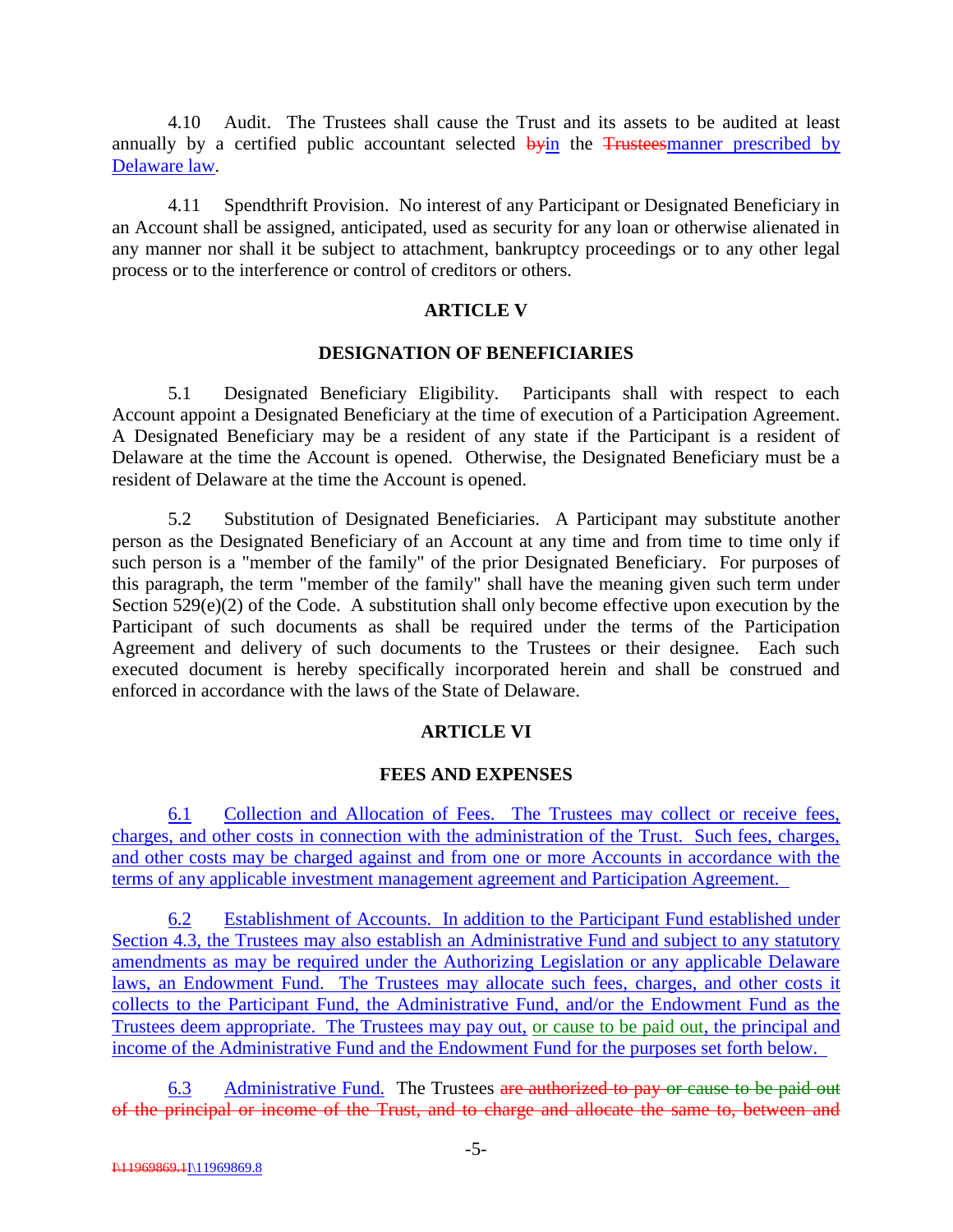among such one or more of the Accounts as the Trustees deem fair, may establish an "Administrative Fund" to hold all fees collected or received in accordance with Section 6.1 and pay all expenses, fees, charges, taxes and liabilities incurred or arising in connection with the Trust or in connection with the management thereof, including, but not limited to, the Trustees' compensation and suchreasonable travel reimbursement, salary, marketing and other Trustrelated administrative expenses of the Trust or the Board's administrative agency, the Office of the State Treasurer ("OST"), and expenses and charges for the services of the Trust's investment adviser, administrator, distributor, auditor, counsel, depository, custodian, accounting and servicing agent and such other agents, consultants and independent contractors, and such other expenses and charges as the Trustees may deem necessary or proper to incur. A portion of such fees and expenses may be designated as an initial application fee. Except as otherwise provided for in this Trust or applicable Delaware law, OST shall pay all expenses arising from the operation and administration of the Trust from the Administrative Fund.

6.4 Endowment Fund. Subject to any statutory amendments as may be required under the Authorizing Legislation or any applicable Delaware laws, the Trustees may establish an "Endowment Fund" to provide scholarships to Delaware students attending Delaware postsecondary education institutions under the direction of the Trustees and in collaboration with OST.

# **ARTICLE VII**

# **NECESSITY OF QUALIFICATION; AUTHORIZATION OF MULTIPLE INVESTMENT PORTFOLIOS AND INSULATION THEREOF**

7.1 Qualification under Section 529 of the Code. This Trust is established with the intent that it shall qualify as a qualified state tuition program under Section 529 of the Code. If the Trust fails to attain or retain such qualification, the Trustees shall promptly either amend the Trust so that it does qualify, or shall terminate the Trust, and distribute all the assets of the Trust to the Participants, and the Trust shall be considered to be rescinded and of no force and effect.

7.2 Use of Investment Portfolios. This trust Trust may be divided into one or more investment portfolios ("series"), and separate and distinct records shall be maintained for any such series and the assets associated with any such series shall be held and accounted for separately from the other assets of the Trust or any other series thereof. The debts, liabilities, obligations and expenses incurred, contracted for or otherwise existing with respect to a particular series shall be enforceable against the assets of such series only, and not against the assets of the Trust generally.

# **ARTICLE VIII**

## **AMENDMENT AND <del>TERNIENATION</del>TERMINATION**

8.1 Amendment and Termination. The Trustees may at any time, and from time to time, amend this Declaration of Trust and the Participation Agreements, or suspend or terminate this Trust by giving written notice of such action to the Participants, but the Trust assets may not thereby be diverted from the exclusive benefit of the Participants and their Designated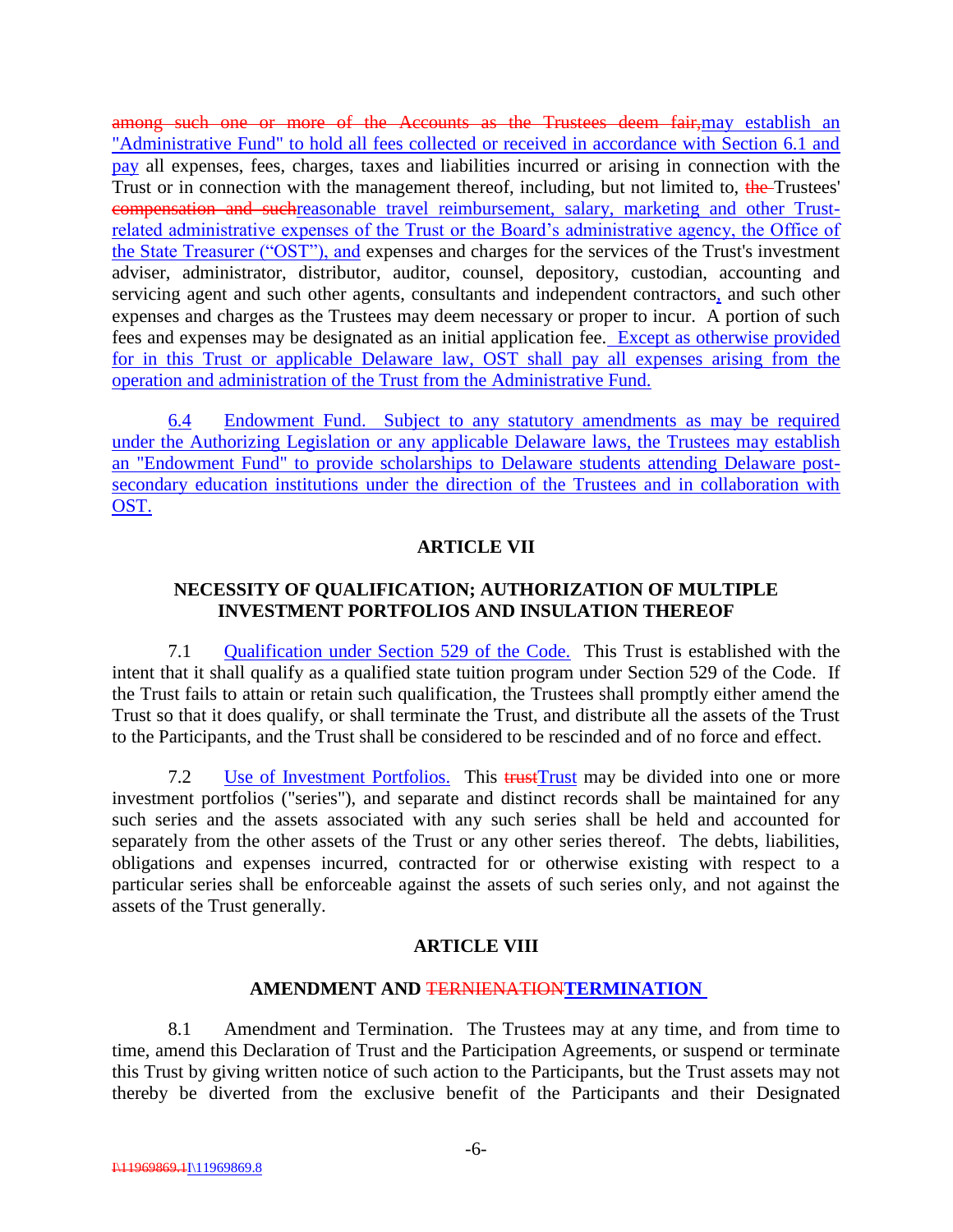Beneficiaries. No amendment shall be effective to the extent that it would have the effect of decreasing an Account balance. Nothing contained herein shall constitute an agreement or representation by the Trustees or any Contracting Party that it will continue to maintain the Trust indefinitely.

8.2 Distribution of Accounts Upon Termination. Upon termination of the Trust, the Trustees shall determine whether to pay the Accounts immediately, to retain such Accounts in the Trust and pay them in accordance with the terms of the Participation Agreements or to use what other methods the Trustees deem advisable in order to furnish whatever benefits the Trust will provide.

8.3 Duration of Trust. Unless terminated as provided herein, the Trust shall continue without limitation of time.

## **ARTICLE IX**

### **GOVERNING LAW**

This Declaration of Trust is made in the State of Delaware, and it is created under and is to be governed by and construed and administered according to the laws of the State of Delaware.

IN WITNESS WHEREOF, AND FOR THE PURPOSE OF ESTABLISHINGAMENDING THIS DELAWARE QUALIFIED TUITION SAVINGS PLAN TRUST, the undersigned have set their hands and seal in the City of Dover, Delaware as of the day and year first written above.

> THE DELAWARE PLANS MANAGEMENT BOARD, AS TRUSTEES OF THE STATE OF DELAWARE QUALIFIEDDELAWARE QUALIFIED TUITION SAVINGS PLAN TRUST TUITION SAVINGS BOARD

By:

Stephen Saville, Chair